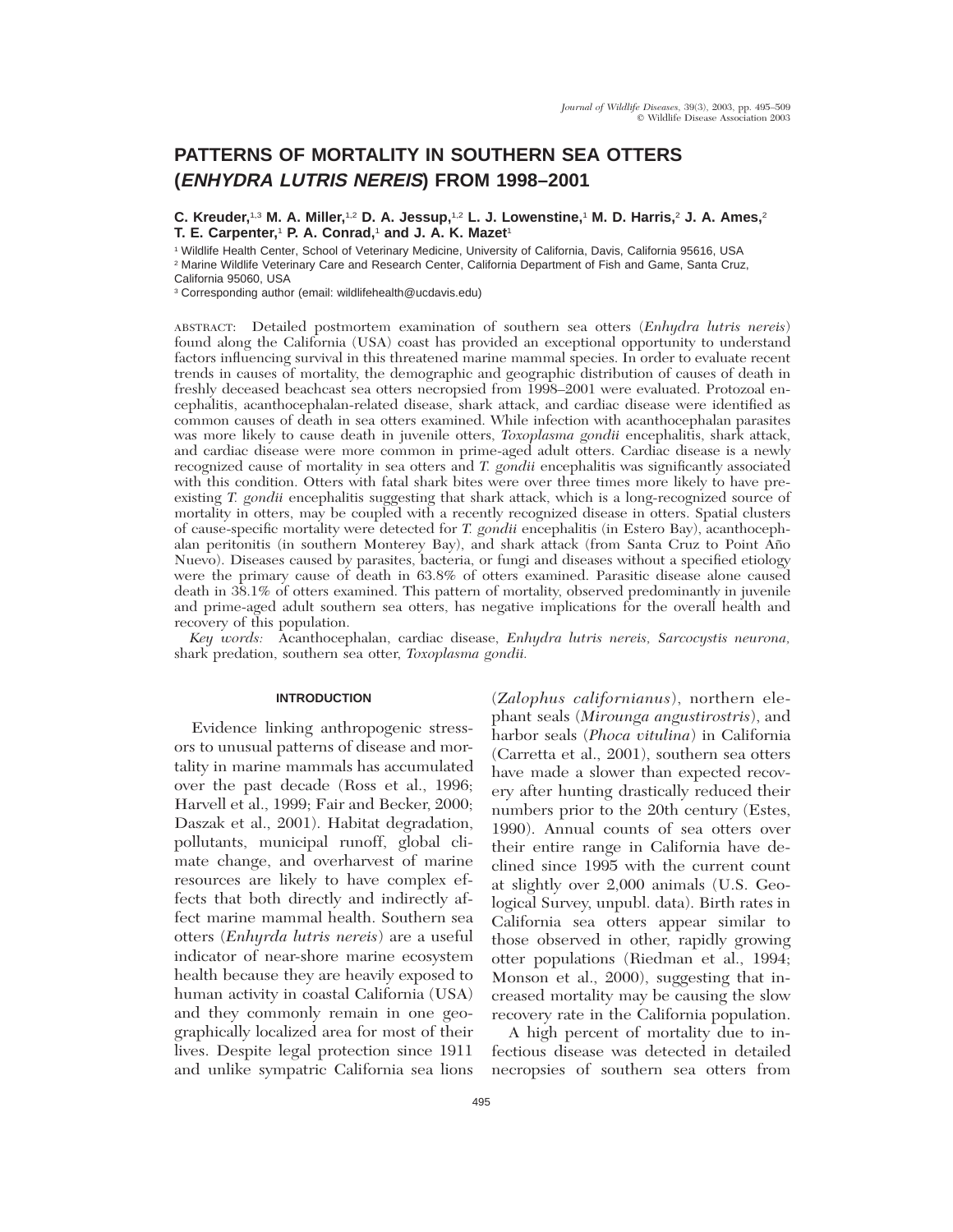1992–95, which raised concern over the general susceptibility of this species to infection and subsequent mortality (Thomas and Cole, 1996). Furthermore, some diseases were newly recognized as important causes of mortality in sea otters, and several pathogens were implicated that were not expected to cause considerable mortality in a free-ranging marine wildlife species, such as protozoal encephalitis, acanthocephalan peritonitis, and coccidioidomycosis (Thomas and Cole, 1996). Continued monitoring of these newly recognized diseases in sea otters is essential, not only in light of the recent population decline, but also because techniques used to diagnose causes of death in sea otters have improved with time. Furthermore, detailed evaluation of specific patterns of mortality in sea otters may have broad implications for overall ecosystem health and may improve our understanding of the processes that promote disease in a marine mammal population. In order to evaluate the recent pattern of mortality in sea otters, the demographic and geographic distribution of causes of death for freshly deceased sea otters found along the California coast between 1998 and 2001 were evaluated.

## **MATERIALS AND METHODS**

## **Carcass collection and evaluation**

Sea otter carcasses were recovered through a large-scale stranding network conducted by the California Department of Fish and Game (CDFG), the United States Geological Survey (USGS), the Monterey Bay Aquarium (MBA), and The Marine Mammal Center (TMMC). Collaborating veterinary pathologists at CDFG's Marine Wildlife Veterinary Care and Research Center (MWVCRC, Santa Cruz, California) and the University of California (UC) School of Veterinary Medicine (Davis, California) examined three of four freshly dead otters; every fourth carcass was sent to the National Wildlife Health Center (Madison, Wisconsin, USA). Necropsy findings from otters examined at MWVCRC/UC from February 1998 through June 2001 were included in these analyses.

Stranding location for all otters was determined at the time of carcass recovery. Otters were assigned the corresponding latitude and longitude value of their stranding location to the nearest 0.5 km increment along a smoothed California coastline. Stranding locations were also categorized as north or south based on their relation to Cape San Martin (35°89'N,  $121^{\circ}46'$ W), which is at the center of the southern sea otter range. Age class was determined at necropsy and was estimated as follows: juveniles—milk teeth present (younger than 1 yr), subadults—unworn adult dentition (approximately 1–3 yr old), prime-aged adults adult dentition with evidence of some tooth wear (approximately 4–9 yr old), and aged adults—marked tooth wear (approximately 10 yr and older). When evaluating age as a risk factor for specific causes of death, age classes were collapsed into a juvenile category (juveniles and subadults) and an adult category (prime-aged adults and aged adults). Pregnancy and lactation status were recorded for females at necropsy.

Only otters that were in good postmortem condition (dead for  $\leq 4$  days) were included in this study. Otters heavily scavenged prior to necropsy and those with incomplete histopathology were excluded. For otters that stranded alive but were subsequently euthanized or died while undergoing rehabilitation, the pathologic conditions that were the likely cause of stranding were reported. Otters that remained in rehabilitation for longer than 4 wk were excluded. All otters received a complete gross necropsy, as well as microscopic examination of major tissues including heart, lung, liver, kidney, spleen, stomach, small intestine, colon, omentum, multiple lymph nodes, skeletal muscle, spinal cord, and brain. Tissue sections were placed in 10% neutral buffered formalin, paraffin-embedded, sectioned at  $5 \mu m$ , and stained with hematoxylin and eosin for examination by light microscopy. Acanthocephalan parasites known to infect sea otters (Hennessy and Morejohn, 1977) were identified to genus by overall size and proboscis morphology at gross necropsy (Amin, 1992). Laboratory evaluation of bacterial, fungal, and parasite samples and toxicologic screening for domoic acid were performed when indicated. Swabs for bacterial culture were collected from heart, blood, intestinal tract, and lung, plated on tryptic soy agar with 5% sheep blood, MacConkey agar, and XLT-4 agar (Hardy Diagnostics, Santa Maria, California). Plates were incubated at 37 C. Bacterial isolates were identified by the Microbiology Laboratory at the UC Veterinary Medical Teaching Hospital (Davis, California) using standard biochemical and molecular techniques. Tissues swabs collected from necropsied otters with suspected fungal infections were also submitted to the Microbiology Laboratory. Samples were placed on wet mounts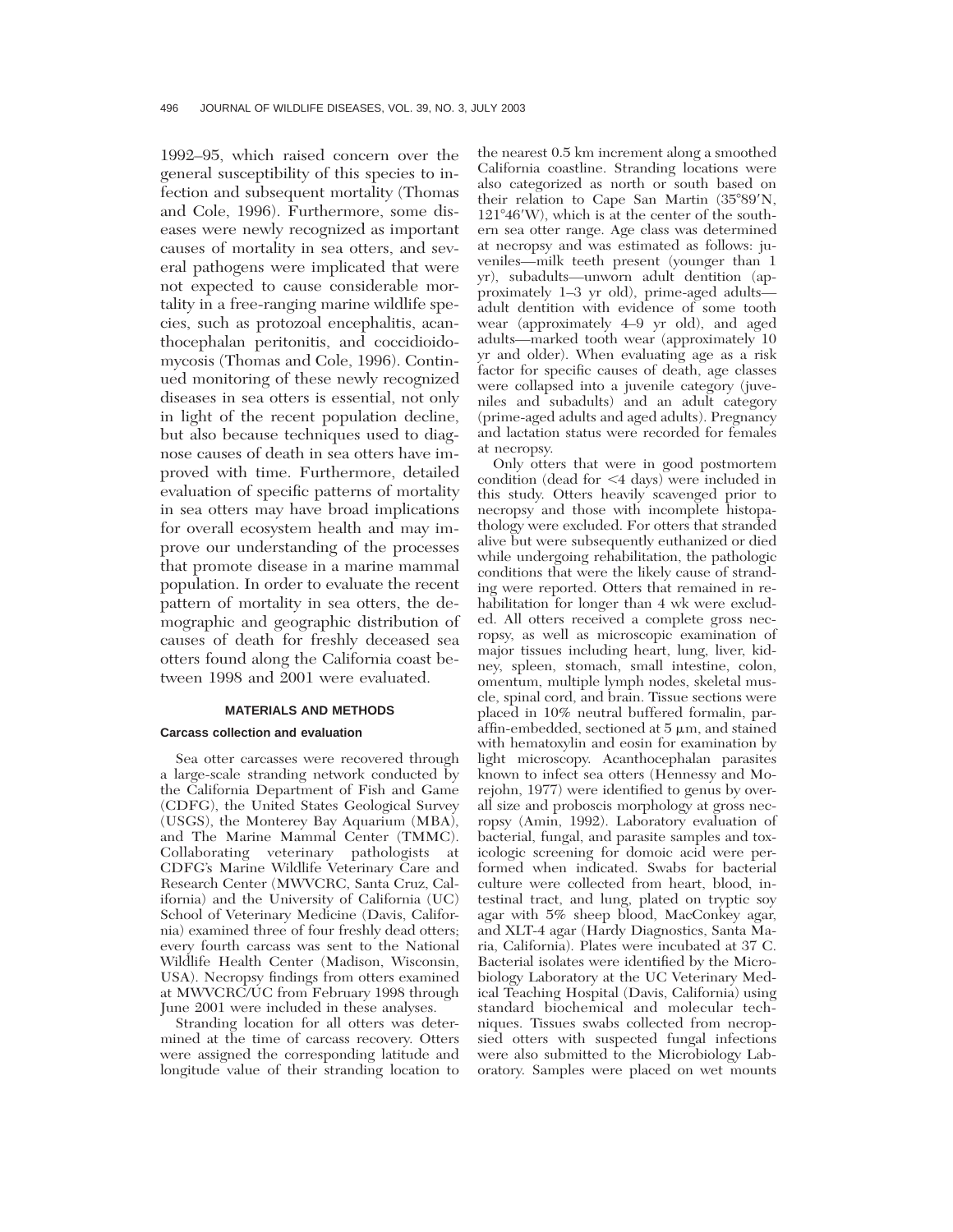

FIGURE 1. A. Low magnification of a hematoxylin and eosin (HE) stained section of cerebrum from a southern sea otter with encephalitis due to *Toxoplasma gondii*. Note moderate perivascular to diffuse mononuclear inflammatory infiltrate with marked expansion of Virchow-Robbins spaces by exocytosing inflammatory cells. Near the center of the affected neuropil is a small focus of necrosis (N.). A *T. gondii* tissue cyst (T.C.) is present in the upper right hand corner of the photo. B. High magnification view of HE-stained sea otter cerebrum showing a *T. gondii* tissue cyst filled with hundreds of elongated bradyzoites.

for the direct observation of spherules. Samples were also cultured on inhibitory mold agar with chloramphenicol (Hardy Diagnostics) and incubated at 30 C in air for 3 wk. If fungal growth occurred, gross colonial morphology was evaluated and a lactophenol cotton blue preparation (Hardy Diagnostics) was made for microscopic examination of arthroconidia for the identification of *Coccidioides immitis* (St Germain and Summerbell, 1996). Suspect *C. immitis* positive cultures were submitted to a specialty laboratory for confirmation (D. Pappagianis, Microbiology and Immunology, UC Davis School of Medicine, Davis, California). On histopathology, *C. immitis* was identified by the presence of round  $(5-50 \mu m)$  in diameter), thick-walled spherules containing endospores.

Death was attributed to domoic acid intoxication when substantially elevated levels of domoic acid were detected in urine (Scholin et al., 2000) and gross or histologic lesions suggestive of another cause of mortality were absent. Domoic acid was initially detected by receptor-binding assay (Dr. Vera Trainer, National Oceanic and Atmospheric Administration, Northwest Fisheries Science Center, Environmental Conservation Division, Marine Biotoxin Program, Seattle, Washington, USA) and, when possible, results were confirmed by liquid chromatography-tandem mass spectroscopy (Dr. Francis Van Dolah, National Oceanic Atmospheric Administration, Center for Coastal Environmental Health and Biomolecular Research, Marine Biotoxin Program, Charleston, South Carolina, USA).

Encephalitis was determined to be a primary

cause of death when moderate to severe inflammation of the cerebral and/or cerebellar neuropil was present on histopathology (Fig. 1a). This criterion was chosen because moderate encephalitis was identified histologically in otters undergoing rehabilitation with recurrent seizures and severe neurologic dysfunction. Protozoal infection with either *Toxoplasma gondii* or *Sarcocystis neurona* was determined to be the cause of encephalitis when protozoal stages were directly visualized within inflammatory foci in the neuropil on histopathology (Fig. 1) and/or when laboratory tests confirmed infection through isolation of protozoa from brain tissue (Miller et al., 2001b). Antibody titers to *T. gondii* and *S. neurona* were not used to diagnose these parasites as the cause of encephalitis because positive titers do not distinguish between past exposure and active infection. Otters with encephalitis but without histopathologic or laboratory confirmation of protozoal infection were diagnosed with encephalitis of unconfirmed cause.

Trauma noted at necropsy was attributed to shark attack when shark tooth fragments were recovered from wounds or when multiple stablike lacerations in soft tissue or scratches, characteristic of contact with serrated shark teeth, were detected on underlying bone or cartilage (Ames and Morejohn, 1980) (Fig. 2). Similarly, trauma was attributed to boat strike in cases with soft tissue lacerations and fractures or cuts in underlying bone in a pattern consistent with a propeller injury (Ames and Morejohn, 1980). Severe blunt trauma suggestive of a high speed collision with a boat hull was also attributed to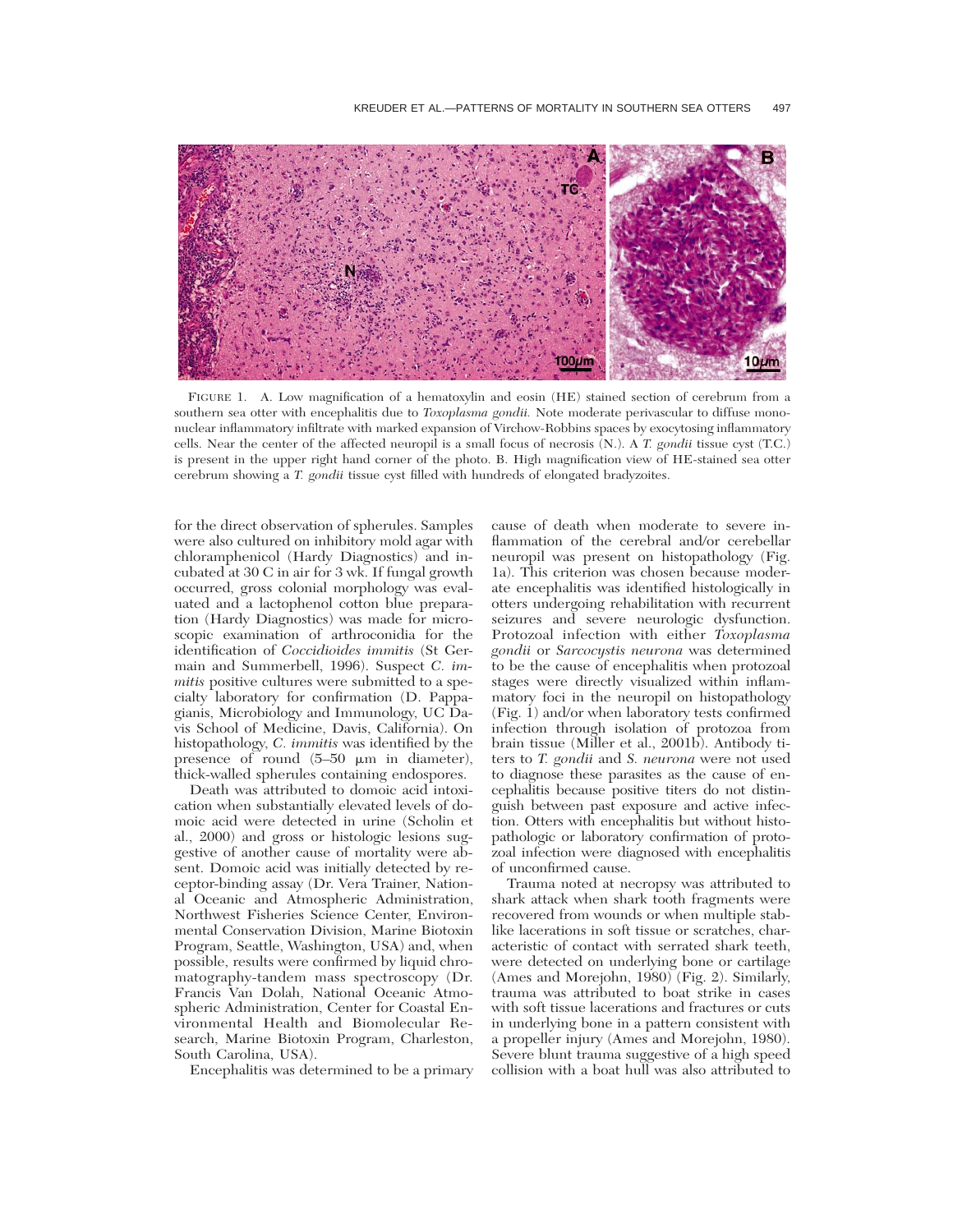

FIGURE 2. A. Southern sea otter with a shoulder laceration caused by shark attack. Note the typical stab wound-like pattern and minimal soft tissue removal associated with penetration by shark teeth. B. Higher magnification view of the scapula from the same sea otter shown in Figure A showing a transverse cut of the scapular spine. This cut has distinct comb-like edges, typical of wounds inflicted by great white sharks, which have serrated teeth.

boat strike. Cases were diagnosed with trauma or lacerations of unknown cause when clear evidence for shark attack or boat strike was not detected.

Causes of death were rigorously standardized so that the primary cause identified for each otter was the most substantial injury or illness initiating the sequence of events leading directly to death. Otters were assigned two equally weighted primary causes of death if two unrelated and independent conditions were each severe enough to have caused death. Contributing causes of death were noted only if pathologic conditions were identified that added to the probability of death, but were not part of the primary disease complex. To ensure independence of primary and contributing causes of death, diagnoses of conditions were based solely on the severity of the individual lesions regardless of other conditions present.

## **Statistical analyses**

Proportionate mortality, noted as a percent, was used to identify the major causes of death in sea otters from 1998 to 2001. Cause-specific proportionate mortality was calculated as the proportion of otters with a specific condition as the primary cause of death among all otters that met the inclusion criteria during the study period. Distribution of the four most common causes of death among sex and age classes was evaluated by the standard two-sided chi square test of independence using statistical software (Epi Info Version 6, Centers for Disease Control and Prevention, Atlanta, Georgia, USA). One-sided chi-square test of independence was used to test associations between each of the four most common primary causes of death and

the common contributing causes of death with at least nine cases each. If age or sex were significantly associated with a primary cause of death, associations among primary and contributing causes of death were stratified by the significant variable (age or sex), and the association was evaluated for each stratum. For dichotomous distributions with an expected frequency less than five, the Fisher exact test (Fisher, 1935) was calculated using statistical software (SPSS Base 10.0, SPSS Inc., Chicago, Illinois, USA). When appropriate, strength of the association was estimated by the odds ratio.

Geographic and temporal clustering of overall carcass retrieval and temporal clustering of each primary cause of death were evaluated by the scan test (Carpenter, 2001). This test evaluates whether carcass retrieval was uniform using the binomial distribution to estimate the probability of the maximum observed number of cases within sequential distances of 5 km, 10 km, 15 km, and 20 km for geographic clustering and within 1, 2, 3 and 4 mo for temporal clustering. These spatial and temporal periods were specified because increased carcass retrieval within these time periods was considered biologically significant based on sea otter behavior and habitat use. Geographic clustering of specific primary causes of death was evaluated only for the four most common primary causes of death with 10 cases or more. Specifically, the spatial scan statistic (Kulldorf and Nagarwalla, 1995) was used to test whether a primary cause of death was randomly distributed along the coastline where sea otters carcasses were recovered. The Bernoulli model was selected for this procedure, which used the case and control approach to adjust for differ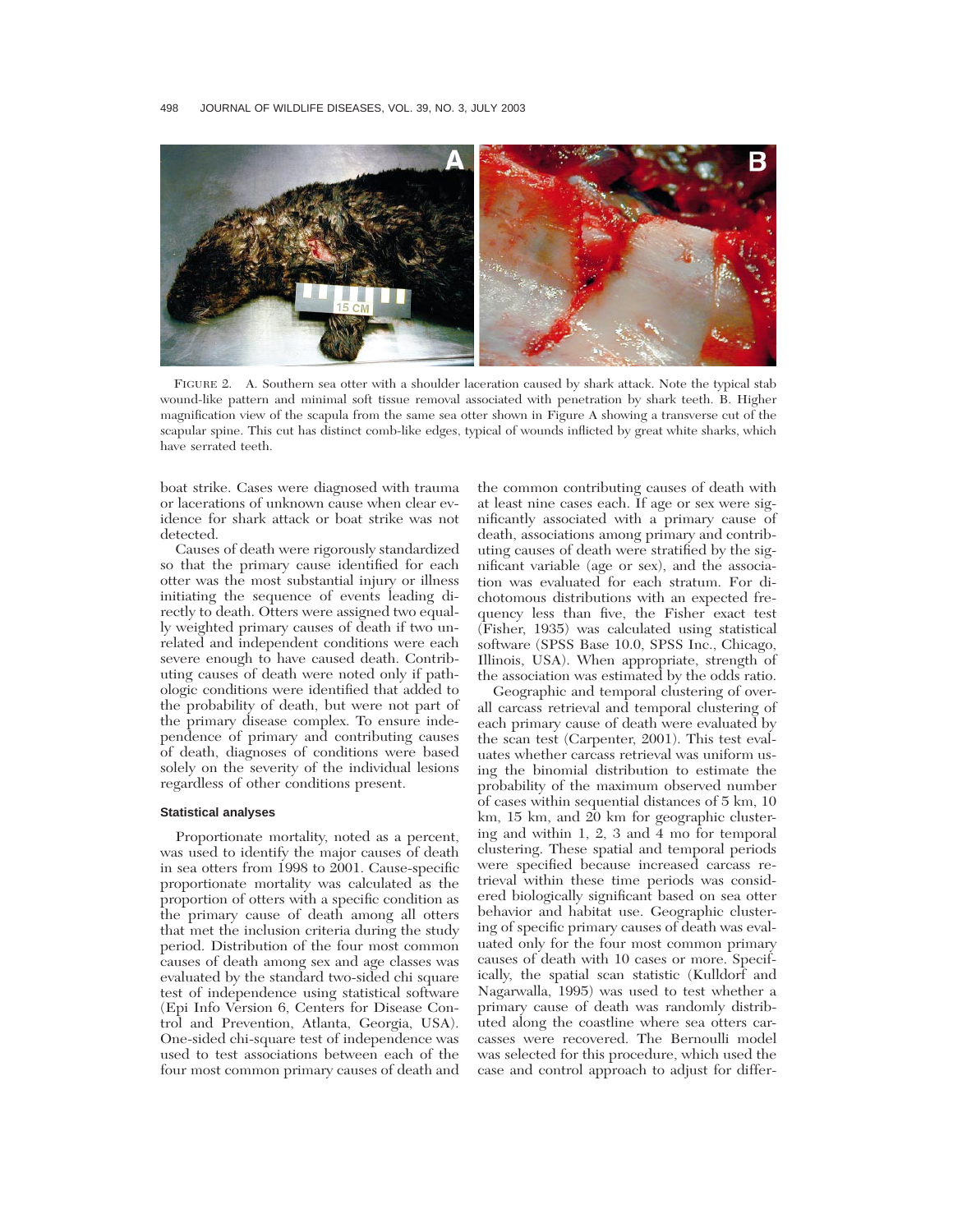ential retrieval of carcasses along the coastline. In this manner, stranding locations for each specific cause of death were compared to locations for otters with all other causes of death. A Monte Carlo iterative technique was used to determine distribution of the likelihood ratio test statistic (Kulldorf and Nagarwalla, 1995).

## **RESULTS**

Between February 1998 and June 2001, 105 sea otter carcasses met our inclusion criteria and received a complete necropsy and diagnostic work up in order to determine the cause of death. Of these otters, 27 were alive at the time of stranding but died or were euthanized at rehabilitation centers. Sea otter carcass retrieval was spatially clustered along the coastline during our study period. Both Monterey Bay and Estero Bay had significant  $(P<0.01)$  clusters of beachcast carcasses. No carcasses were retrieved from the remote and rocky 140 km long coastal segment in the center of the sea otter range south of Yankee Point  $(36°48'N, 121°94'W)$  to north of San Simeon Point  $(35^{\circ}63'N, 121^{\circ}19'W)$ . Overall carcass retrieval was not temporally clustered during the study period. Carcasses recovered consisted predominantly of prime-aged adults (46.7%), with fewer juveniles (29.5%), subadults (11.4%), and aged adults (12.4%). Distribution of primary causes of death among sex and age classes is shown in Table 1. While 25 different primary causes of death were identified, 53.3% of otters (56/105) died from one of four major causes: *T. gondii* encephalitis, acanthocephalan parasite infection, shark attack, or cardiac disease. Acanthocephalan infection, cardiac disease, and *T. gondii* encephalitis were also recognized as common contributing causes of death (Table 1).

Encephalitis due to *T. gondii* was one of the two leading causes of mortality identified in sea otters during the time period studied. This condition, characterized by moderate to severe, multifocal, non-suppurative and necrotizing meningoencephalitis (Fig. 1), was a primary cause of death in 16.2% of the otters examined and was

a contributing factor in another 11.4% of otters examined. A marginally significant spatial cluster of *T. gondii* encephalitis cases was detected in a 25 km area at the southern end of Estero Bay in central California  $(P=0.06$ , centered at  $35^{\circ}31'N$ ,  $120^{\circ}88'$ W, Fig. 3). Half of the otters  $(8/16)$ recovered in this section of Estero Bay were determined to have *T. gondii* encephalitis as the primary cause of death. Encephalitis caused by *S. neurona* was characterized by severe, necrotizing, mixed non-suppurative and suppurative encephalitis, which was often most severe in the cerebellum and brainstem. Encephalitis due to *S. neurona* was the primary cause of death identified in 6.7% of otters, all of which were detected during spring months (March through May). Cases were significantly clustered temporally in the spring of  $2001$  ( $P=0.01$ ). Purely suppurative encephalitis was detected in only one sea otter, but the primary cause of death in this case was attributed to facial bite wounds, which caused a ganglioneuritis and ascending infection with *Archanobacterium phocae.* Encephalitis of unknown or unconfirmed cause was a primary cause of death for another 4.8% of otters examined. Overall, encephalitis of all types caused death in 28% of otters examined and contributed to death in another 18% of otters.

Similar in proportionate mortality to *T. gondii* encephalitis, infection with acanthocephalan parasites was a primary cause of death in 16.2% of otters examined, and this parasite contributed to death in another 9.5% of otters. Septic peritonitis, caused by migrating *Profilicollis* spp., was the most common consequence of heavy acanthocephalan infection (Fig. 4). This type of peritonitis was the primary cause of death in 14.3% (15/105) of otters examined and was 3.5 times more likely to have caused death in juveniles and subadults than adults or aged adults (two-sided chi square test,  $P=0.03$ ). Acanthocephalan infection either directly caused, or was a contributing factor for, death in 40% (17/43) of the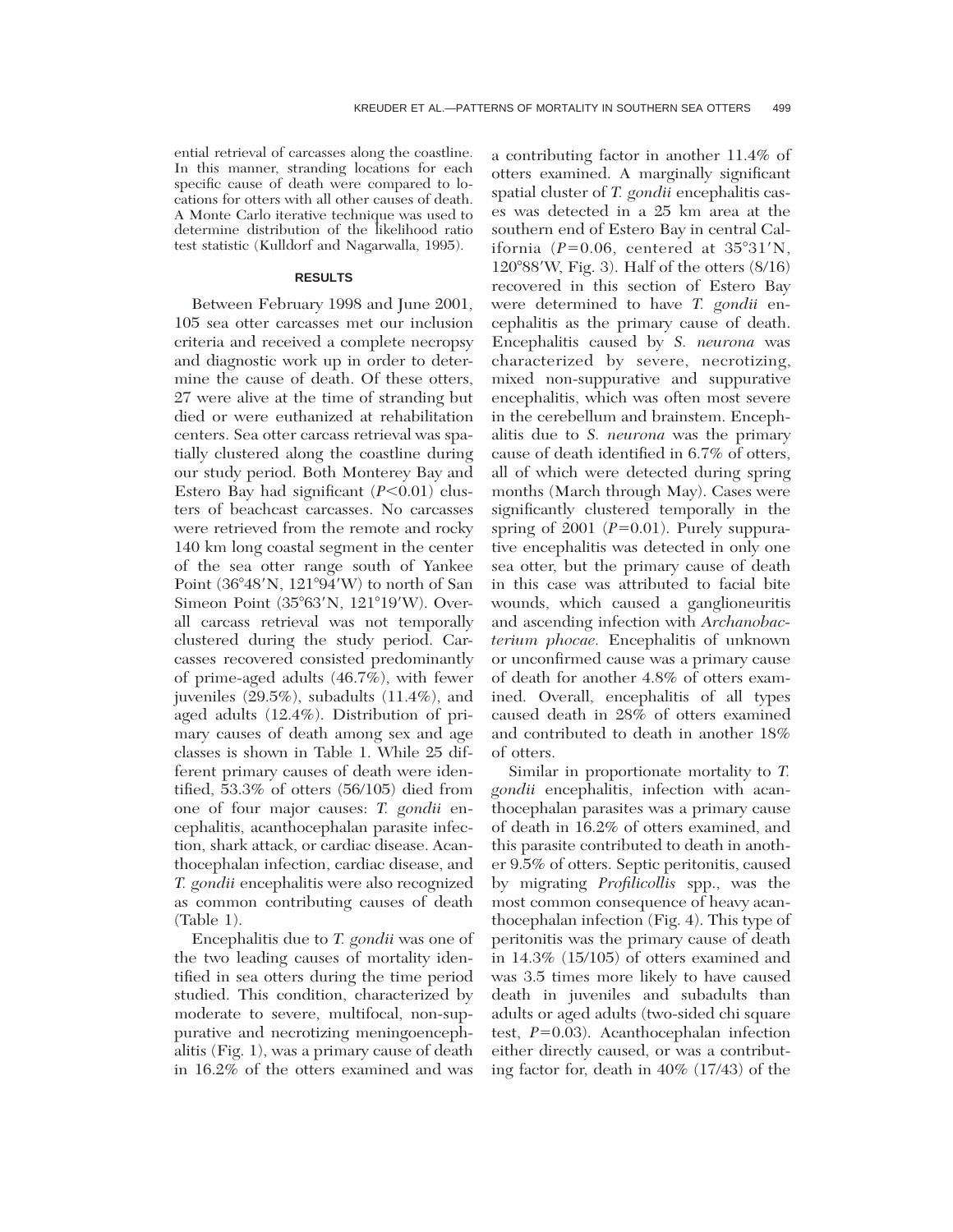#### 500 JOURNAL OF WILDLIFE DISEASES, VOL. 39, NO. 3, JULY 2003

| Cause of death <sup>a</sup>             |              | Primary Contributing Male Female Juvenile Subadult Adult |                |                |                |                |                | Aged<br>adult  |
|-----------------------------------------|--------------|----------------------------------------------------------|----------------|----------------|----------------|----------------|----------------|----------------|
| Acanthocephalan infection               | 17           | 10                                                       | 9              | 8              | 9              | 2              | 6              | $\theta$       |
| Toxoplasma gondii encephalitis          | 17           | 12                                                       | 11             | 6              | 4              | 4              | 7              | 2              |
| Cardiac disease                         | 14           | 12                                                       | 4              | 10             | $\theta$       | 1              | 9              | 4              |
| Shark attack                            | 14           | $\Omega$                                                 | 6              | 8              | 1              | 4              | 8              |                |
| Lacerations or trauma (unknown cause)   | 8            | $\theta$                                                 | 6              | $\overline{2}$ | 2              | 0              | 5              |                |
| Sarcocystis neurona encephalitis        | 7            | $\Omega$                                                 | $\overline{4}$ | 3              | 3              | 2              | 1              |                |
| Encephalitis - unconfirmed cause        | 5            | 7                                                        | 1              | 4              | 2              | 0              | 3              | $\Omega$       |
| Other intestinal disease <sup>b</sup>   | 5            | $\Omega$                                                 | 3              | $\mathfrak{2}$ | 2              | 2              | 1              | $\Omega$       |
| Boat strike                             | 5            | $\Omega$                                                 | 5              | $\overline{0}$ | 1              | $\overline{0}$ | 9.             | $\mathfrak{2}$ |
| Perinatal mortality                     | 4            | $\Omega$                                                 | 3              | 1              | $\overline{4}$ | n/a            | n/a            | n/a            |
| Starvation (early maternal separation)  | 4            | 3                                                        | 1              | 3              | 4              | n/a            | n/a            | n/a            |
| Domoic acid intoxication                | 4            | 1                                                        | 3              | 1              | $\Omega$       | 0              | 3              | 1              |
| Bite wounds <sup>c</sup>                | 3            | $\Omega$                                                 | 2              | 1              | $\Omega$       | $\Omega$       | 2              | 1              |
| Gastric ulceration                      | 2            | 7                                                        | 1              | 1              | $\theta$       | 0              | 2              | $\Omega$       |
| Nose wounds due to mating trauma        | 2            | 9                                                        | $\Omega$       | $\overline{2}$ | $\Omega$       | $\Omega$       | $\overline{2}$ | $\Omega$       |
| Gunshot                                 | 2            | 1                                                        | 2              | $\Omega$       | $\Omega$       | $\Omega$       | $\overline{2}$ | $\Omega$       |
| Bacterial pneumonia                     | 2            | $\Omega$                                                 | 0              | $\mathfrak{2}$ | $\Omega$       | 0              | $\overline{2}$ | $\Omega$       |
| Sepsis (unknown cause)                  | 2            | $\Omega$                                                 | $\overline{2}$ | $\Omega$       | $\theta$       | 0              | 1              | 1              |
| Fungal pneumonia (Coccidioides immitis) | 1            | 1                                                        | 1              | $\Omega$       | $\Omega$       | $\Omega$       | 1              | $\Omega$       |
| Gill net drowning                       | 1            | $\Omega$                                                 | 1              | $\Omega$       | $\Omega$       | $\Omega$       | 1              | $\Omega$       |
| Delayed closure of foramen ovale        |              | 0                                                        | 1              | $\Omega$       | 1              | $\Omega$       | $\Omega$       | $\Omega$       |
| Oiling                                  |              | 0                                                        | 1              | $\theta$       | $\theta$       | 0              | $\Omega$       |                |
| Emaciation                              | $\mathbf{0}$ | 16                                                       |                |                |                |                |                |                |
| Peritonitis (unknown cause)             |              | 3                                                        |                |                |                |                |                |                |
| Dental disease                          | $\Omega$     | 3                                                        |                |                |                |                |                |                |

TABLE 1. Primary and contributing causes of death in 105 southern sea otters from February 1998 to July 2001. Sex and age class distributions are provided for primary causes of death.

<sup>a</sup> A total of 14 otters had two equally weighted primary causes of death. Multiple primary diagnoses were shark attack and *T. gondii* encephalitis (*n* = 5), and one otter each with shark attack and encephalitis of unconfirmed cause, shark attack and small bowel volvulus, boat strike and *T. gondii* encephalitis, domoic acid and *T. gondii* encephalitis, gill net drowning and *T. gondii* encephalitis, cardiac disease and encephalitis of unconfirmed cause, cardiac disease and *T. gondii* encephalitis, domoic acid and trauma of unknown cause, and acanthocephalan infection and encephalitis of unconfirmed cause. One otter had the three equally weighted primary causes of acanthocephalan infection, *S. neurona* encephalitis, and small bowel volvulus. A single contributing cause of death was identified in 63 otters and two contributing causes of death were identified in 23 otters.

 $b$  Other intestinal diseases included small bowel volvulus  $(n = 2)$ , intussusception  $(n = 1)$ , intestinal perforation of unknown cause  $(n = 1)$ , and bacterial enteritis  $(n = 1)$ .

<sup>c</sup> Bite wounds were not characteristic of shark attack and were most likely caused by aggressive interactions with other otters or sympatric species.

juvenile and subadult otters examined. A geographic cluster of acanthocephalan peritonitis was detected at the southern end of Monterey Bay  $(P=0.02,$  centered at 36°60'N, 121°88'W, Fig. 3). In this 1.8 km area, five of six carcasses recovered had acanthocephalan peritonitis as a primary cause of death, while only one case was expected if this condition had been distributed evenly across locations where carcasses were recovered along the coast. The sixth carcass recovered in this area had acanthocephalan peritonitis as a contributing cause of death.

Shark-inflicted mortality was detected in 13.3% of otters examined. All cases had bite wounds that were consistent with attack by white sharks (*Carcharodon carcharias,* Fig. 2). A significant spatial cluster of otters attacked by sharks was noted in the 80 km stretch of coastline from Point Año Nuevo to Santa Cruz  $(P=0.02, \text{ cen}-1)$ tered at  $37^{\circ}11'N$ ,  $122^{\circ}33'W$ , Fig. 3). In this area, six of 10 otters recovered were killed by sharks, while only 1.3 cases of shark attack were expected had this condition been distributed evenly in areas where carcasses were recovered. Histopathologic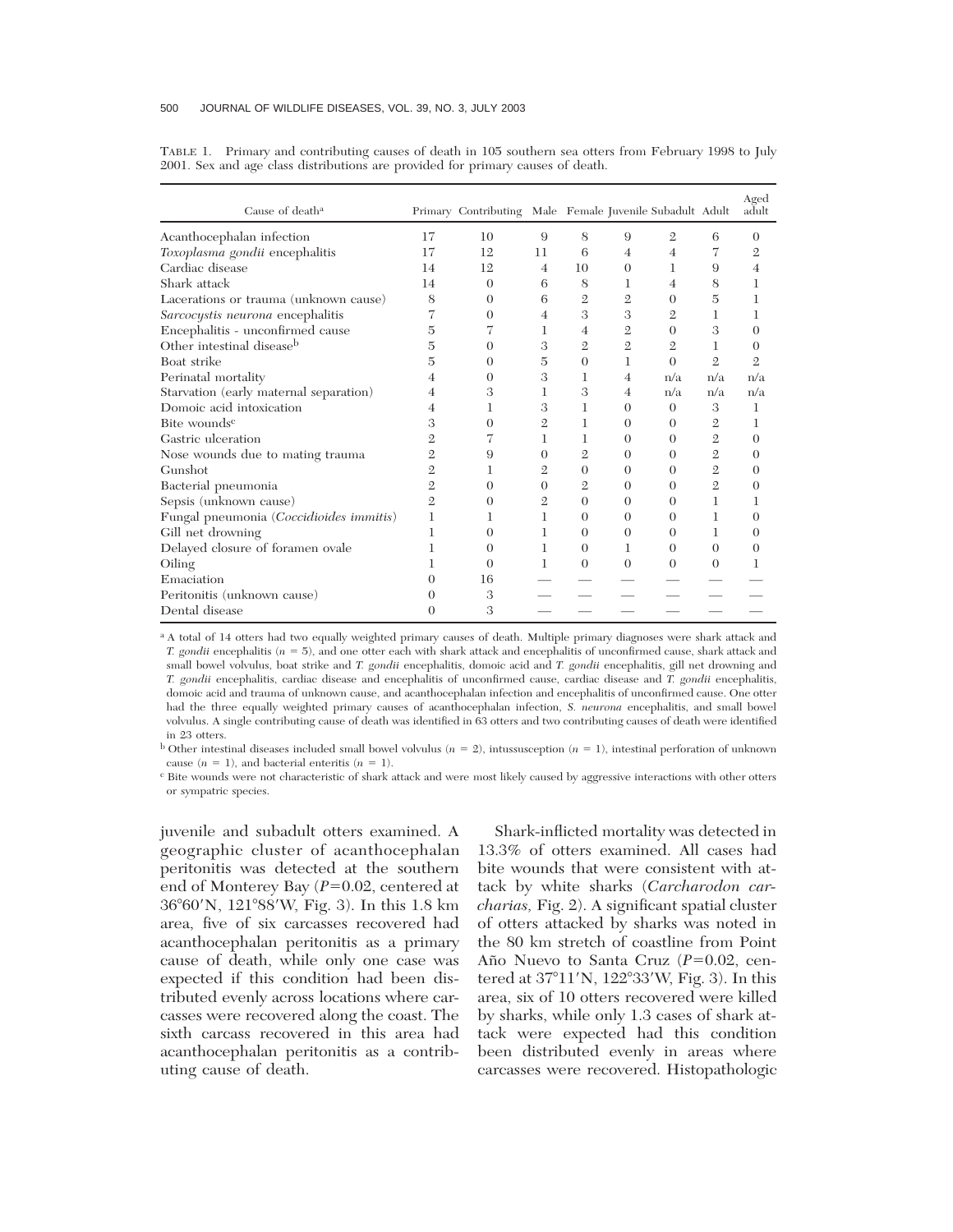

FIGURE 3. Central California showing significant clusters of major causes of mortality in sea otters from 1998 through July 2001. Each arrow points to the highlighted section of coastline where beachcast otters had a significantly higher likelihood of having the specified cause of death.

examination of brain tissue from shark-attacked otters revealed that eight of 14 otters (57%) attacked by sharks had pre-existing encephalitis. Otters with moderate to severe *T. gondii* encephalitis were 3.7 times more likely to be attacked by sharks than otters without this condition (one-sided Fisher exact test,  $P=0.05$ ). Shark-inflicted mortality was not significantly associated with acanthocephalan infection, cardiac disease, or emaciation.

Cardiac lesions in otters were newly recognized during this study period and cardiac disease was diagnosed as a primary cause of death in 13.3% of otters examined. Cardiac lesions consisting of mild to severe non-suppurative (lymphocytic) myocarditis (Fig. 5) were a common finding in otters examined  $(n=41)$ . These lesions were considered a cause of death only when myocarditis was accompanied by a grossly enlarged, rounded, dilated, and thin walled heart (Fig. 5) and/or strong evidence for congestive heart failure (pulmonary edema, pleural and peritoneal effusion, and hepatic congestion). Nearly all cardiac disease cases were observed in prime-aged adults or aged adults, and this condition was 3.5 times more likely to be a primary cause of death in females than males (two-sided chi square test,  $P=0.04$ ). Severe nose wounds were



FIGURE 4. A. Mucosal surface of the small intestine in a sea otter with intestinal acanthocephalidiasis. Both *Profilicollis* spp. (arrowhead) and *Corynosoma enhydri* (arrow) are adhered to the mucosa. The smaller *Profilicollis* spp. are in various stages of mural penetration. B. Omentum from a southern sea otter with acanthocephalan peritonitis. *Profilicollis* spp. have migrated through the intestinal wall and are attached to the omentum (arrowheads), which is grossly thickened and opaque.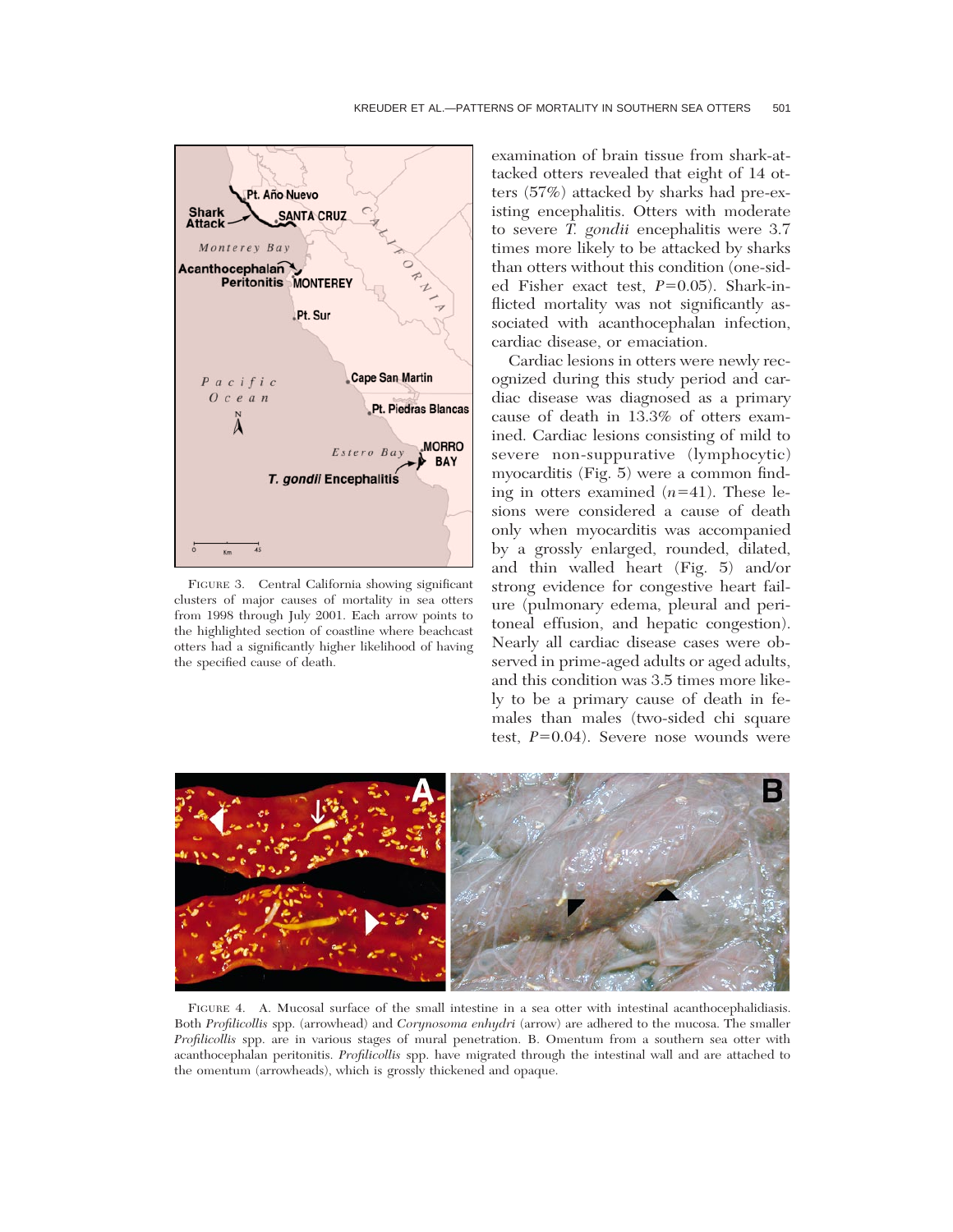

FIGURE 5. A. Southern sea otter with congestive heart failure secondary to cardiac disease. Note gross abdominal distension caused by hepatomegaly and peritoneal effusion. B. Gross photographs of the chest and abdomen from the otter in Fig. A, showing the enlarged and rounded heart. Also visible are the markedly enlarged liver, characterized by prominent rounding of the hepatic lobes, and diffuse pulmonary edema. C. HE-stained ventricular myocardium from a sea otter showing multifocal to coalescing areas of fibrosis and inflammation with accompanying myofiber loss. D. Higher magnification photomicrograph of the same site in Fig. 5C showing the predominantly lymphocytic inflammatory infiltrate.

found in half of the otters (7/14) with cardiac disease as a primary cause of death. Nose wounds are commonly acquired by females during mating (Staedler and Riedman, 1993) but also result from intraspecific aggression in males. Both male otters with severe nose wounds had cardiac disease as a primary cause of death (one-sided Fisher exact test, stratified on sex, *P*<0.01) and five of nine female otters with severe nose wounds had cardiac disease as a primary cause of death (one-sided Fisher exact test, stratified on sex,  $P=0.01$ ). In all cases, severe nose wounds were acute or subacute and seemed to have occurred after development of cardiac disease. While significant localized geographic clusters of cardiac disease cases were not detected, otters with this condition were 5.6 times more likely to be recovered from the southern half of the California sea otter range (two-sided chi square test,  $P<0.01$ ), which is also where the cluster of *T. gondii* encephalitis was detected. Otters diagnosed with cardiac disease were 2.9 times more likely to have concurrent *T. gondii* encephalitis than otters without cardiac disease (one-sided chi square test,  $P=0.01$ ). Cardiac disease was not associated with any other common contributing cause of death.

While emaciation was not determined to be a primary cause of death in any otters examined, emaciation was identified as a contributing cause of death in 15% of otters. Emaciation was most significantly associated with cardiac disease (one-sided Fisher exact test,  $P=0.01$ ) and was 3.2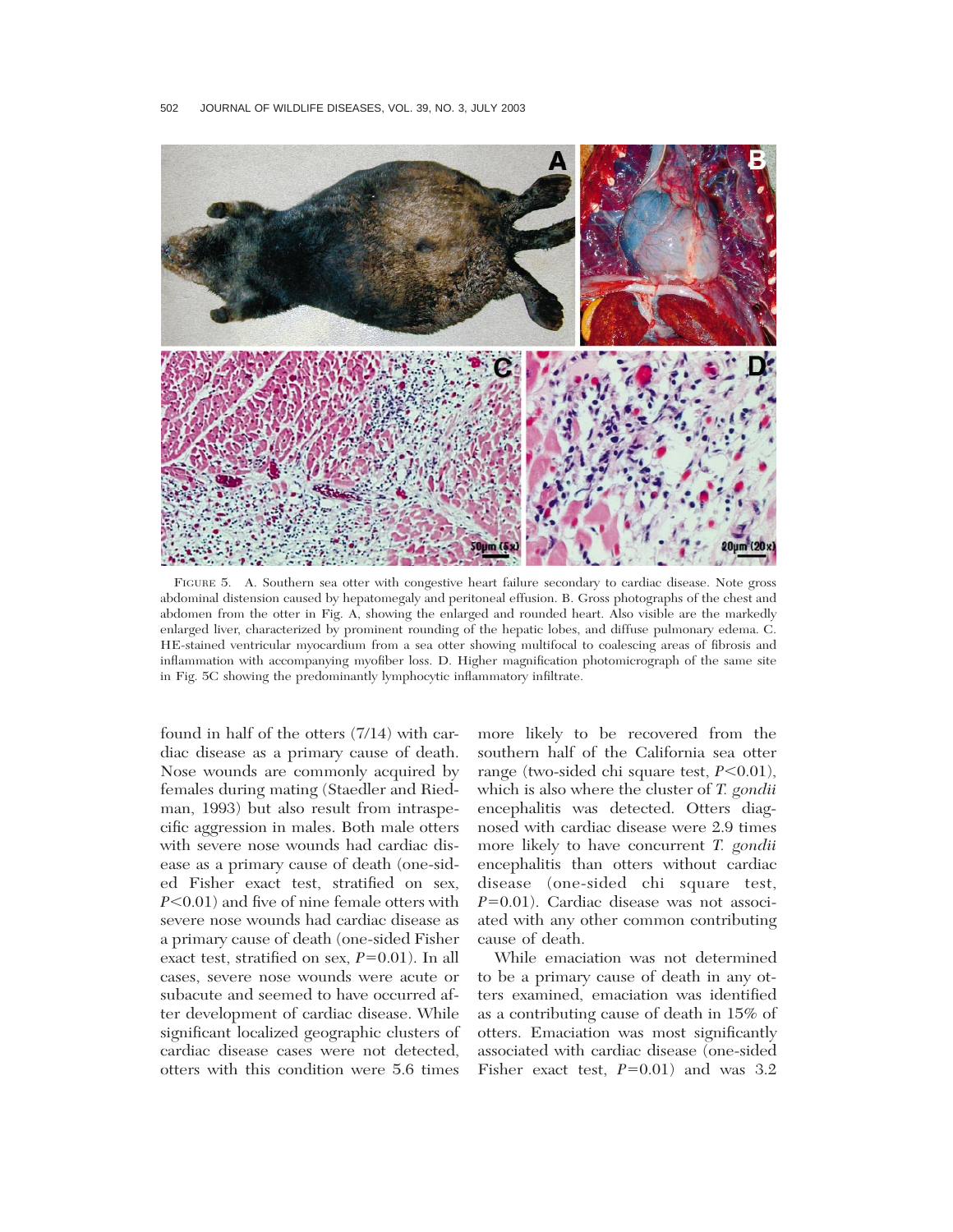times more likely to be a contributing cause of death in females than males (twosided chi square test,  $P=0.03$ ). Of 27 adult and aged adult females that were necropsied, nine were confirmed to be lactating at the time of death. Most lactating females (7/9) were emaciated at death and four of nine lactating females had cardiac disease as a primary cause of death.

Infectious diseases (caused by parasites, bacteria, and fungi) and diseases without a specified etiology (cardiac disease, intestinal disease, and encephalitis of unconfirmed cause) were implicated as a primary cause of death in 63.8% of otters examined. Disease was most commonly a primary cause of death in prime-aged adults  $(n=30)$  compared to juveniles  $(n=19)$ , subadults  $(n=10)$ , and aged adults  $(n=8)$ . Parasitic diseases alone, caused by *T. gondii, S. neurona,* and *Profilicollis* spp, were determined to be a primary cause of death in 38.1% of the otters examined.

# **DISCUSSION**

Encephalitis, caused by *T. gondii* and *S. neurona,* was first recognized as a source of mortality in sea otters only after detailed necropsies were begun in 1992 (Cole et al., 2000; Lindsay et al., 2000; Miller et al., 2001a). Because encephalitis can only be diagnosed by microscopic examination of brain tissue, this cause of death was likely missed in the past when carcasses were not examined in such detail. However, the reported percent of mortality attributed to protozoal encephalitis appears to have increased substantially over the short period during which detailed examinations have been undertaken. Of otters examined from 1992–95, 8.5% had protozoal encephalitis while 22.9% of otters we examined had protozoal encephalitis as a primary cause of death. This apparent increase in prevalence may be a consequence of improved diagnostics, a difference in criteria for establishing this diagnosis among laboratories and pathologists, or temporal variation in the occurrence of this disease. Other causes of encephalitis should also be considered, particularly for cases with an as yet unconfirmed cause. However, the magnitude of this most recent temporal trend certainly warrants attention, particularly as the increased prevalence of this condition coincides with a period of population decline.

Protozoal infections in sea otters may be examples of spillover of land-based pathogens into the marine ecosystem because the only identified definitive hosts for *T. gondii* and *S. neurona* are felids and opossums (*Didelphis virginiana*), respectively. The spatial cluster of mortality due to *T. gondii* encephalitis in Estero Bay may be a consequence of local factors, such as increased sea otter exposure to *T. gondii,* enhanced parasite virulence, or increased sea otter susceptibility in this particular area. In a separate study, sea otter carcasses found in Estero Bay had higher prevalence of antibodies to *T. gondii* than otters sampled elsewhere (Miller et al., 2002), suggesting that mortality may be due to high levels of parasite exposure. Seasonal peaks of *T. gondii* encephalitis mortality in otters were not detected even though coastal freshwater runoff has been associated with increased odds of exposure to *T. gondii* in sea otters (Miller et al., 2002). Runoff is highest during the winter rainy season and spring in California. However, many unrecognized environmental and host factors could affect the timing of death from this disease. Otters with *S. neurona* encephalitis, which may be a more acutely severe and rapidly progressive disease, stranded only in spring months (March through May), which follows maximal seasonal runoff and coincides with the season when opossums were more likely to shed sporocysts (Rickard et al., 2001).

While infection with *T. gondii* is common in terrestrial mammals, it is usually subclinical in immune competent hosts (Frenkel, 1988). Disseminated systemic disease with severe brain infection is more typical of immune suppressed humans, such as HIV infected AIDS patients (Arnold et al., 1997). Fatal *T. gondii* infections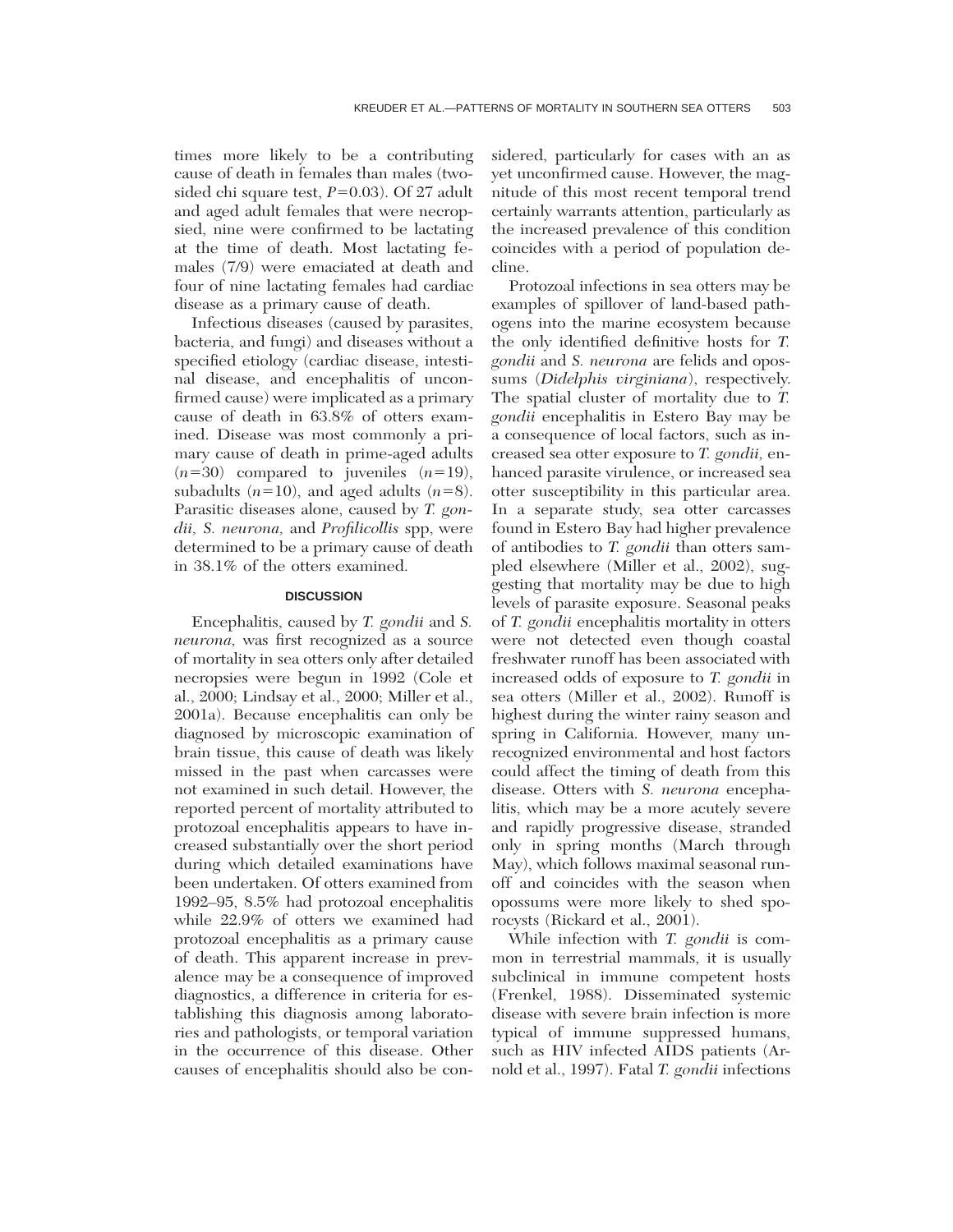have been reported in neotropical marsupials and nonhuman primates, which evolved in ecologic isolation from domestic cats (Frenkel, 1988). Expansion of domestic cat and opossum populations and decreased natural filtration of watershed runoff through coastal estuaries may have increased sea otter exposure to a pathogen for which they are immunologically ill-prepared. These protozoal pathogens are not likely to have been abundant in the marine environment centuries ago. The substantial proportionate mortality caused by protozoal encephalitis in juvenile and prime aged adult otters is of concern, particularly because *T. gondii* encephalitis was shown here to be associated with two other important causes of death, shark attack and cardiac disease. If *T. gondii* infection increases the risk of death from shark attack or cardiac disease, this parasite may have a complex but critical role in a high level of mortality in sea otters.

*Toxoplasma gondii* infection may have other deleterious effects that are difficult to document by the methods used here. Fetal infection with *T. gondii* is associated with serious birth defects and a high frequency of abortion in terrestrial animals and humans. These effects would be difficult to detect in free-living sea otters because aborted fetuses and pups that die shortly after birth are less likely to be found in fresh condition. Underlying causes for the perinatal mortality noted in recovered pup carcasses could not be determined but all were near full term pups that died shortly after birth and none had pathologic findings consistent with protozoal infection.

The high prevalence of pre-existing *T. gondii* encephalitis in shark attacked otters suggests that otters with encephalitis may exhibit aberrant behavior that renders them more vulnerable to attack by sharks. Otters with protozoal encephalitis frequently exhibit fine muscle tremors, recurrent seizures, dull mentation, and decreased or abnormal motor function (M. Murray, pers. comm.). Neurologic dysfunction might cause otters to be less able to evade attacks, to move offshore out of the protected areas, or to attract shark attention through abnormal movements and seizures. Wounds inflicted upon otters by sharks were typically large gashes with minimal soft tissue removal, consistent with open-mouth slashing or raking by sharks (Fig. 2). This bite pattern is similar to that seen when sharks attack humans (Byard et al., 2000) and is not consistent with a bite pattern used for intended prey. Sharks feeding on pinniped prey often remove large pieces of soft tissue (Lucas and Stobo, 2000). The wound pattern observed in otters suggests that they may not be intended prey and the high percent of sharkattacked otters with pre-existing encephalitis is consistent with the hypothesis that sharks are more likely to attack otters if they are acting abnormally.

The area from Santa Cruz to Point Año Nuevo with high shark-related mortality in sea otters is known for white shark predation on pinnipeds (Long et al., 1996). Shark-inflicted mortality has been longrecognized as an important cause of mortality in sea otters since carcasses were first evaluated in 1968 and the number of shark-bitten beachcast carcasses has varied considerably by year (Ames et al., 1996). However, the annual proportion of sharkattacked sea otter carcasses relative to the annual population count has increased through time particularly during periods of population decline (Estes et al., 2003). Because interactions with sharks may be modified by encephalitis in otters, prevalence of shark attack may be linked to prevalence of encephalitis. Both shark attack and encephalitis may be under-represented as a cause of death if carcasses with penetrating wounds from shark bites are more likely to sink than wash ashore (Lucas and Stobo, 2000) or if otters are consumed by sharks, although the latter has never been observed.

Cardiac disease has not previously been reported in sea otters and the substantial percent of deaths attributed to cardiac dis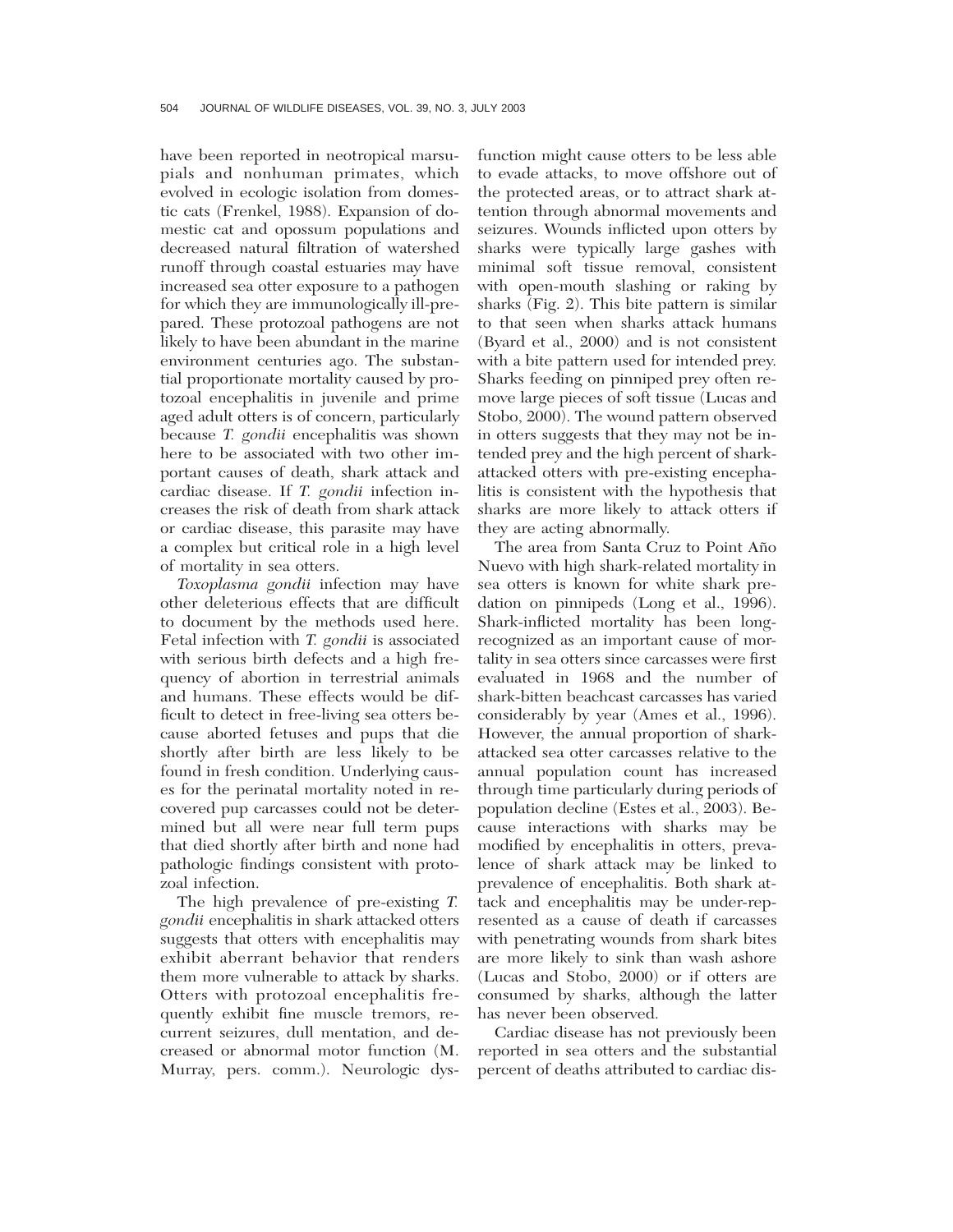ease was unexpected. Stress-related cardiac disease has been documented in stranded cetaceans (Turnbull and Cowan, 1998), but the contraction band-necrosis of myocardium detected in dolphins and whales differed from the pattern of nonsuppurative myocarditis and gross cardiac dilation observed in sea otters. The inflammatory nature of the cardiac lesions noted here suggests an infectious etiology although infectious agents were not detected during microscopic examination of sea otter myocardium. Our observation that otters with cardiac disease are more likely to have concurrent *T. gondii* encephalitis implies that these two conditions are causally linked or are somehow coupled by an unknown mechanism. Rare accounts of myocarditis in animals infected with *T. gondii* have been reported in dolphins (Inskeep et al., 1990), a northern fur seal (*Callorhinus ursinus*; Holshuh et al., 1985), and a California sea lion (*Zalophus californianus*; Migaki et al., 1977), although disseminated toxoplasmosis with protozoal cysts in cardiac myofibers were observed in all cases. In humans, *T. gondii*related cardiomyopathy has been documented in AIDS patients (Matturri et al., 1990) and immune-suppressed heart transplant patients (Arnold et al., 1997). Efforts are currently being directed at understanding the immunopathology of toxoplasmosis in sea otters, improving detection methods for protozoal stages, and evaluating other possible etiologies and risk factors for cardiac disease.

Cardiac disease was a common cause of death in female otters and was often associated with severe nose wounds and emaciation. Emaciation and severe nose wounds may be a secondary consequence of the debilitating effects of heart failure, which could prevent afflicted otters from foraging effectively and defending themselves against aggressive males. Adult females appear to be highly susceptible to both mating trauma and emaciation, particularly at the end of lactation, possibly because they are at a nutritional disadvantage after caring for a pup and entering estrus, which attracts male attention. The transition from pup care and lactation to estrus and breeding appears to be a particularly vulnerable period for adult female sea otters in California.

Acanthocephalan peritonitis continues to be a substantial cause of mortality in sea otters, and the recent prevalence (16.2%) is similar to the 14% reported from 1992– 95 (Thomas and Cole, 1996). Sand crabs (*Emerita analoga*) and possibly spiny mole crabs (*Blepharipoda occidentalis*) serve as intermediate hosts for these acanthocephalan parasites (Hennessy and Morejohn, 1977), and these crabs are found in predominantly sandy habitat. It is therefore likely that otters foraging in sandy bays will have a high level of exposure to *Profilicollis* spp. As expected, mortality due to acanthocephalan peritonitis during this study period was detected exclusively in carcasses retrieved from Monterey Bay and Estero Bay, both of which are largely sandy habitat. While sand crabs may not be preferred sea otter prey, they are abundant and easy to capture. Juvenile otters may ingest large numbers of these prey species when they are first searching for suitable home-range habitat and learning to forage on their own, which may explain the high level of exposure and subsequent mortality in this age class.

Even though acanthocephalan peritonitis is readily apparent at necropsy through gross evidence of peritonitis associated with parasites in the abdominal cavity, this condition was reported only once in necropsies performed on otters from 1968–76 (Hennessy and Morejohn, 1977), suggesting that fatal acanthocephalan infections may have increased in prevalence. The apparent increased prevalence of acanthocephalan peritonitis may reflect increased host susceptibility to infection or increased exposure through a shift in preferred prey availability, intermediate host abundance, foraging behavior, or habitat use. Southerly otter range expansion into the predominantly sandy habitat south of Point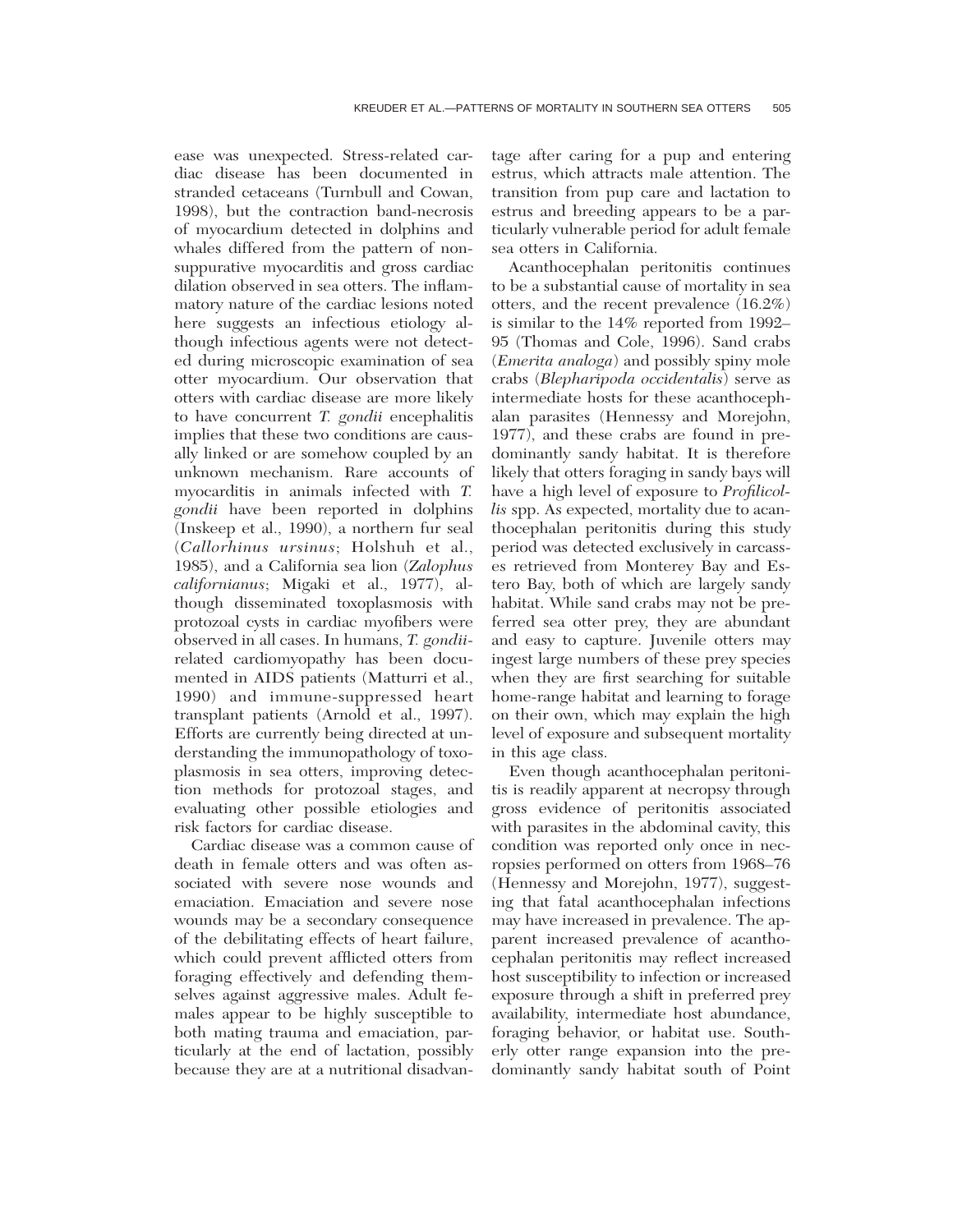Estero is unlikely to have contributed substantially to the higher prevalence of this condition in recent years because 80% of the otters with fatal acanthocephalan infections from 1998–2001 were retrieved from Monterey Bay, which has been occupied by sea otters since the 1970s (Riedman and Estes, 1990).

Domoic acid intoxication has not been previously reported in sea otters and necropsy findings and preliminary laboratory tests suggest that domoic acid intoxication was a primary cause of death in four otters examined here. Domoic acid is a marine biotoxin produced by *Pseudonitzchia* spp. and is known to cause severe neurologic dysfunction and death in California sea lions (Scholin et al., 2000) and seabirds (Work, 1993). Domoic acid exposure caused characteristic brain and cardiac lesions in sea lions (Scholin et al., 2000), and histologic lesions associated with domoic acid exposure in sea otters are currently being evaluated. Domoic acid intoxication may be established as a more common cause of mortality in sea otters once diagnostic capabilities are refined and screening is performed more routinely.

Coccidioidomycosis, caused by the soil fungus *C. immitis* was diagnosed as a primary cause of death in only one otter  $(1\%)$ during our study period. In otters examined from 1992–95, eight cases had severe disseminated coccidioidomycosis (Thomas and Cole, 1996), so there may be some variation in mortality due to this pathogen.

Our approach of identifying more than one primary cause of death in sea otters with two equally severe, yet independent, causes of death has resulted in slightly higher proportionate mortality for some conditions than if diagnoses had been limited to one primary cause of death per otter. This strategy allowed for an unbiased account of important causes of death, but the proportionate mortality reported here may not be comparable to mortality studies using more traditional methods. Also, many of these causes of mortality may be subject to substantial inter-annual variation and other causes of mortality are likely to be identified retrospectively as new diagnostic techniques are developed and implemented as screening tools.

In this study, carcasses were recovered primarily along accessible sandy shores. Sea otter carcasses are not likely to wash ashore along rocky precipitous coastlines and those that do are not likely to be recovered while in fresh condition because most of these areas are not readily accessible. Therefore, very little is known of causes of mortality in sea otters living along the rocky and remote coastline in the center of the sea otter range in California. A directed search effort would be necessary to collect fresh carcasses from these unpopulated and inaccessible areas. An estimated one-half of all recently deceased sea otters were recovered as beachcast carcasses, and one-fourth of these were retrieved in adequately fresh condition to allow detailed necropsy for specific cause of death determination (Estes et al., 2003). Based on these estimates and the specific inclusion criteria for this study, approximately one of ten deceased southern sea otters was evaluated. Because the age distribution of carcasses reported here closely matches the age distribution of all carcasses recovered recently (Estes et al., 2003), the carcasses included in this study are likely to be representative of all recovered carcasses. Consequently, the major causes of death reported here are probably similar to what would be observed if detailed cause of death information could be obtained from decomposed or heavily scavenged carcasses. While a relatively high proportion of the population was available for cause of death determination, certain causes of death, such as drowning due to accidental entanglement in fish traps or nets, may be under-represented in beachcast carcasses. These carcasses may be less likely to float and wash ashore prior to decomposing, and drowning is very difficult to document even with detailed necropsy. Therefore, the cause-specific proportionate mortality reported here may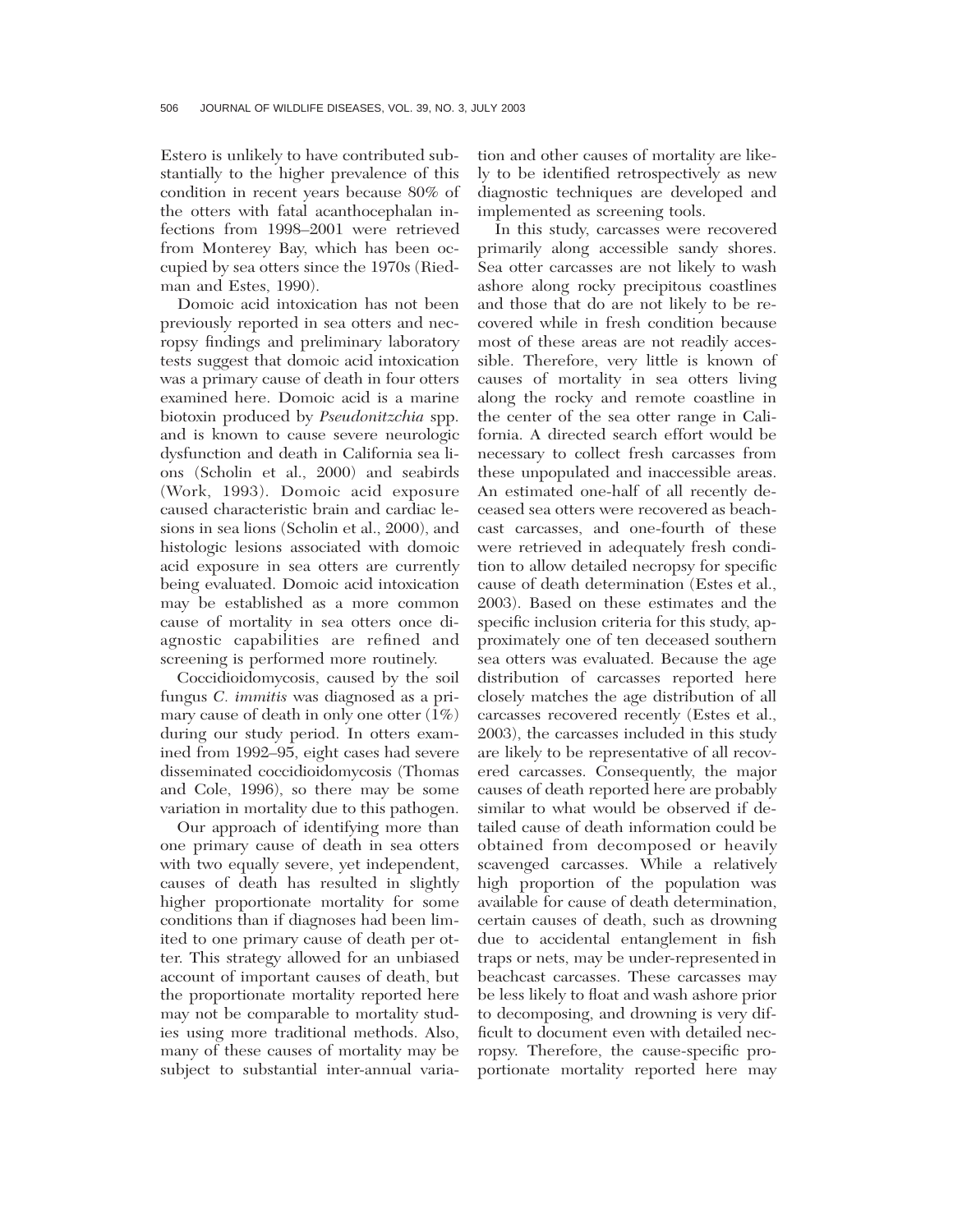not be directly referable to the southern sea otter population.

Identification of pathogens responsible for substantial morbidity and mortality in sea otters and the geographic distribution of these pathogens is an important first step toward understanding the role of population health in the recovery of this threatened species. However to fully understand the underlying mechanisms creating the observed pattern of mortality, factors that may be affecting nutrition, immune system competency, and sources of increased pathogen exposure must be evaluated. Studies have detected elevated tissue levels of potentially immunotoxic contaminants in southern sea otters with infectious disease (Kannan et al., 1998; Nakata et al., 1998), but immune system function in wild animals is difficult to measure because species-specific tests must be developed and validated for different age classes.

The high percent of prime-aged adults among beachcast sea otter carcasses in California, and the very high prevalence of disease noted in this age class are not consistent with a healthy population destined for recovery. Sea otter populations experiencing a decline from increased levels of mortality typically have a high percent of prime-aged adults among beachcast carcasses (Estes et al., 2003). Certainly, the prevalence of acanthocephalan-related disease in juveniles and the prevalence of *T. gondii* encephalitis, cardiac disease, and shark attack in prime aged adults have the potential to exert a population-level effect and may be limiting sea otter population growth in California. The underlying processes promoting increased levels of parasitic disease in sea otters should be a focus of future investigation. Special attention should be given to non-native terrestrial species that are endemically infected with protozoal pathogens and have the capacity to serve as a reservoir for persistent exposure and infection in sea otters. Recovery of the southern sea otter population may face a significant challenge as this isolated population struggles to expand in a near-shore system that may have been substantially altered in terms of prey abundance, water quality, and pathogens in the time since the near-extirpation and early recovery of sea otters.

## **ACKNOWLEDGMENTS**

This work was made possible by the timely retrieval of beachcast sea otters by staff and volunteers at the California Department of Fish and Game, the United States Geological Survey, the Monterey Bay Aquarium, and The Marine Mammal Center. We also thank N. Kock who examined additional fresh sea otter carcasses; E. Dodd and N. Ottum for technical assistance; and J. Estes for his discussion and critical review of this manuscript. Funds were provided by the University of California Marine Council Coastal Environmental Quality Initiative Program, the Morris Animal Foundation, and the PKD Trust.

#### **LITERATURE CITED**

- AMES, J. A., AND G. V. MOREJOHN. 1980. Evidence of white shark, *Carcharodon carcharias,* attacks on sea otters, *Enhydra lutris.* California Fish and Game 66: 196–209.
- , J. J. GEIBEL, F. E. WENDELL, AND C. A. PAT-TISON. 1996. White shark-inflicted wounds of sea otters, 1968–1992. *In* Great white sharks: The biology of *Carcharodon carcharias,* A. P. Klimley and D. G. Ainley (eds.). Academic Press, London, UK, pp. 309–316.
- AMIN, O. M. 1992. Review of the genus *Polymorphus* Luhe, 1911 (*Acanthocephala: polymorphidae*), with the synonymization of *Hexaglandula* Petrochenko, 1950, and *Subcorynosoma* Hoklova, 1967, and a key to the species. Qatar University Science Journal 12: 115–123.
- ARNOLD, S. J., M. C. KINNEY, M. S. MCCORMICK, S. DUMMER, AND M. A. SCOTT. 1997. Disseminated toxoplasmosis: Unusual presentations in the immunocompromised host. Archives of Pathology and Laboratory Medicine 121: 869–873.
- BYARD, R. W., J. D. GILBERT, AND K. BROWN. 2000. Pathologic features of fatal shark attacks. American Journal of Forensic Medicine and Pathology 21: 225–229.
- CARPENTER, T. E. 2001. Methods to investigate spatial and temporal clustering in veterinary epidemiology. Preventive Veterinary Medicine 48: 303–320.
- CARRETTA, J. V., J. BARLOW, K. A. FORNEY, M. M. MUTO, AND J. BAKER. 2001. U.S. Pacific marine mammal stock assessments. NOAA Technical Memorandum NMFS-SWFSC-317, 280 pp.
- COLE, R. A., D. S. LINDSAY, D. K. HOWE, C. L. ROD-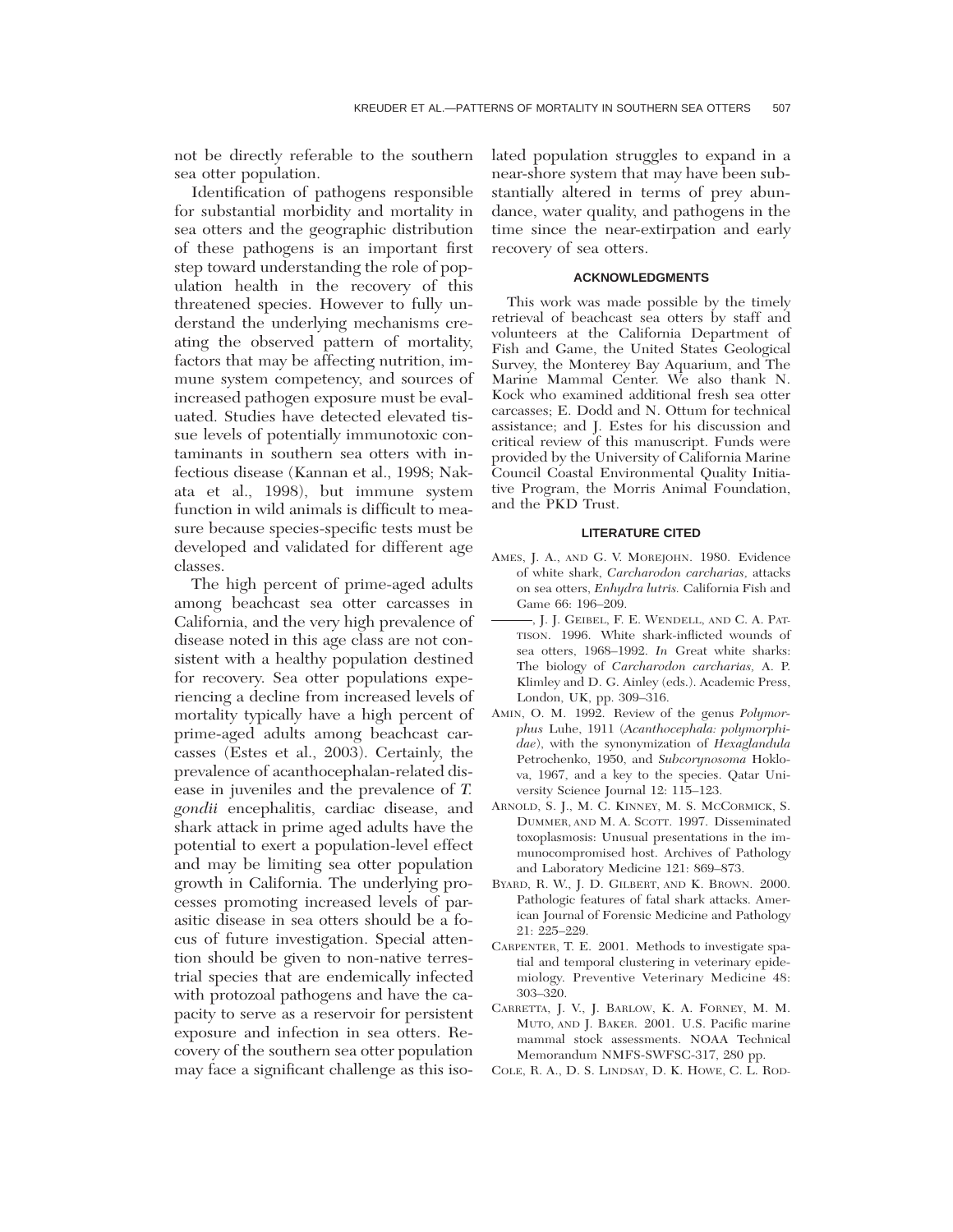ERICK, J. P. DUBEY, N. J. THOMAS, AND L. A. BAE-TEN. 2000. Biological and molecular characterizations of *Toxoplasma gondii* strains obtained from southern sea otters (*Enhydra lutris nereis*). Journal of Parasitology 86: 526–530.

- DASZAK, P., A. A. CUNNINGHAM, AND A. D. HYATT. 2001. Anthropogenic environmental change and the emergence of infectious diseases in wildlife. Acta Tropica 78: 103–116.
- ESTES, J. A. 1990. Growth and equilibrium in sea otter populations. Journal of Animal Ecology 59: 385–402.
- , B. B. HATFIELD, K. RALLS, AND J. A. AMES. 2003. Causes of mortality in California sea otters during periods of population growth and decline. Marine Mammal Science 19: 198–216.
- FAIR, P. A., AND P. R. BECKER. 2000. Review of stress in marine mammals. Journal of Aquatic Ecosystem Stress and Recovery 7: 335–354.
- FISHER, R. 1935. The logic of inductive inference. Journal of the Royal Statistical Society Series A 98: 39–54.
- FRENKEL, J. K. 1988. Pathophysiology of toxoplasmosis. Parasitology Today 4: 273–278.
- HARVELL, C. D., K. KIM, J. M. BURKHOLDER, R. R. COLWELL, P. R. EPSTEIN, D. J. GRIMES, E. E. HOFMANN, E. K. LIPP, A. D. M. E. OSTERHAUS, R. M. OVERSTREET, J. W. PORTER, G. W. SMITH, AND G. R. VASTA. 1999. Emerging marine diseases-climate links and anthropogenic factors. Science 285: 1505–1510.
- HENNESSY, S., AND G. MOREJOHN. 1977. Acanthocephalan parasites of the sea otter, *Enhydra lutris,* off coastal California. California Fish and Game 63: 268–272.
- HOLSHUH, H. J., A. E. SHERROD, C. R. TAYLOR, B. F. ANDREWS, AND E. B. HOWARD. 1985. Toxoplasmosis in a feral northern fur seal. Journal of the American Veterinary Medical Association 187: 1229–1230.
- INSKEEP, W., C. H. GARDINER, R. K. HARRIS, J. P. DUBEY, AND R. T. GOLDSTON. 1990. Toxoplasmosis in Atlantic bottle-nosed dolphins (*Tursiops truncatus*). Journal of Wildlife Diseases 26: 377– 382.
- KANNAN, K., K. S. GURUGE, N. J. THOMAS, S. TANABE, AND J. P. GIESY. 1998. Butyltin residues in southern sea otters (*Enhydra lutris nereis*) found dead along California coastal waters. Environmental Science & Technology 32: 1169–1175.
- KULLDORF, M., AND N. NAGARWALLA. 1995. Spatial disease clusters: Detection and inference. Statistics in Medicine 14: 799–810.
- LINDSAY, D., N. J. THOMAS, AND J. P. DUBEY. 2000. Biological characterization of *Sarcocystis neurona* isolated from a southern sea otter (*Enhydra lutris nereis*). International Journal for Parasitology 30: 617–624.
- LONG, D. J., K. D. HANNI, P. PYLE, J. ROLETTO, R. E. JONES, AND R. BANDAR. 1996. White shark

predation on four pinniped species in central California waters: Geographic and temporal patterns inferred from wounded carcasses. *In* Great white sharks: The biology of *Carcharodon carcharias,* A. P. Klimley and D. G. Ainley (eds.). Academic Press, London, UK, pp. 263–274.

- LUCAS, Z., AND W. T. STOBO. 2000. Shark-inflicted mortality on a population of harbour seals (*Phoca vitulina*) at Sable Island, Nova Scotia. Journal of Zoology 252: 405–414.
- MATTURRI, L., P. QUATTRONE, C. VARESI, AND L. ROS-SI. 1990. Cardiac toxoplasmosis in pathology of acquired immunodeficiency syndrome. Panminerva Medica 32: 194–196.
- MIGAKI, G., J. F. ALLEN, AND H. W. CASEY. 1977. Toxoplasmosis in a California sea lion. American Journal of Veterinary Research 38: 135–136.
- MILLER, M. A., P. R. CROSBIE, K. SVERLOW, K. HAN-NI, B. C. BARR, N. KOCK, M. J. MURRAY, L. J. LOWENSTINE, AND P. A. CONRAD. 2001a. Isolation and characterization of *Sarcocystis* from brain tissue of a free-living southern sea otter (*Enhydra lutris nereis*) with fatal meningoencephalitis. Parasitology Research 87: 252–257.
- , K. SVERLOW, P. CROSBIE, B. C. BARR, L. J. LOWENSTINE, F. M. GULLAND, A. PACKHEM, AND P. A. CONRAD. 2001b. Isolation and characterization of two parasitic protozoa from a pacific harbor seal (*Phoca vitulina richardsi)* with meningoencephalitis. Journal of Parasitology 87: 816–822.
- , I. GARDNER, C. KREUDER, D. PARADIES, K. WORCESTER, D. JESSUP, E. DODD, M. HARRIS, J. AMES, A. PACKHAM, AND P. CONRAD. 2002. Coastal freshwater runoff is a risk factor for *Toxoplasma gondii* infection of southern sea otters (*Enhydra lutris nereis*). International Journal for Parasitology: 997–1006.
- MONSON, D. H., J. A. ESTES, J. L. BODKIN, AND D. B. SINIFF. 2000. Life history plasticity and population regulation in sea otters. Oikos 90: 457– 468.
- NAKATA, H., K. KANNAN, L. JING, N. THOMAS, S. TAN-ABE, AND J. P. GIESY. 1998. Accumulation pattern of organochlorine pesticides and polychlorinated biphenyls in southern sea otters (*Enhydra lutris nereis*) found stranded along coastal California, USA. Environmental Pollution 103: 45– 53.
- RICKARD, L. G., S. S. BLACK, A. RASHMIR-RAVEN, G. HURST, AND J. P. DUBEY. 2001. Risk factors associated with the presence of *Sarcocystis neurona* sporocysts in opossums (*Didelphis virginiana*). Veterinary Parasitology 102: 179–184.
- RIEDMAN, M. L., AND J. A. ESTES. 1990. The sea otter (*Enhydra lutris*): Behavior, ecology and natural history. U. S. Fish and Wildlife Service Biological Report 90: 1–126.
- -, M. M. STAEDLER, A. A. GILES, AND D. R. CARLSON. 1994. Breeding patterns and re-